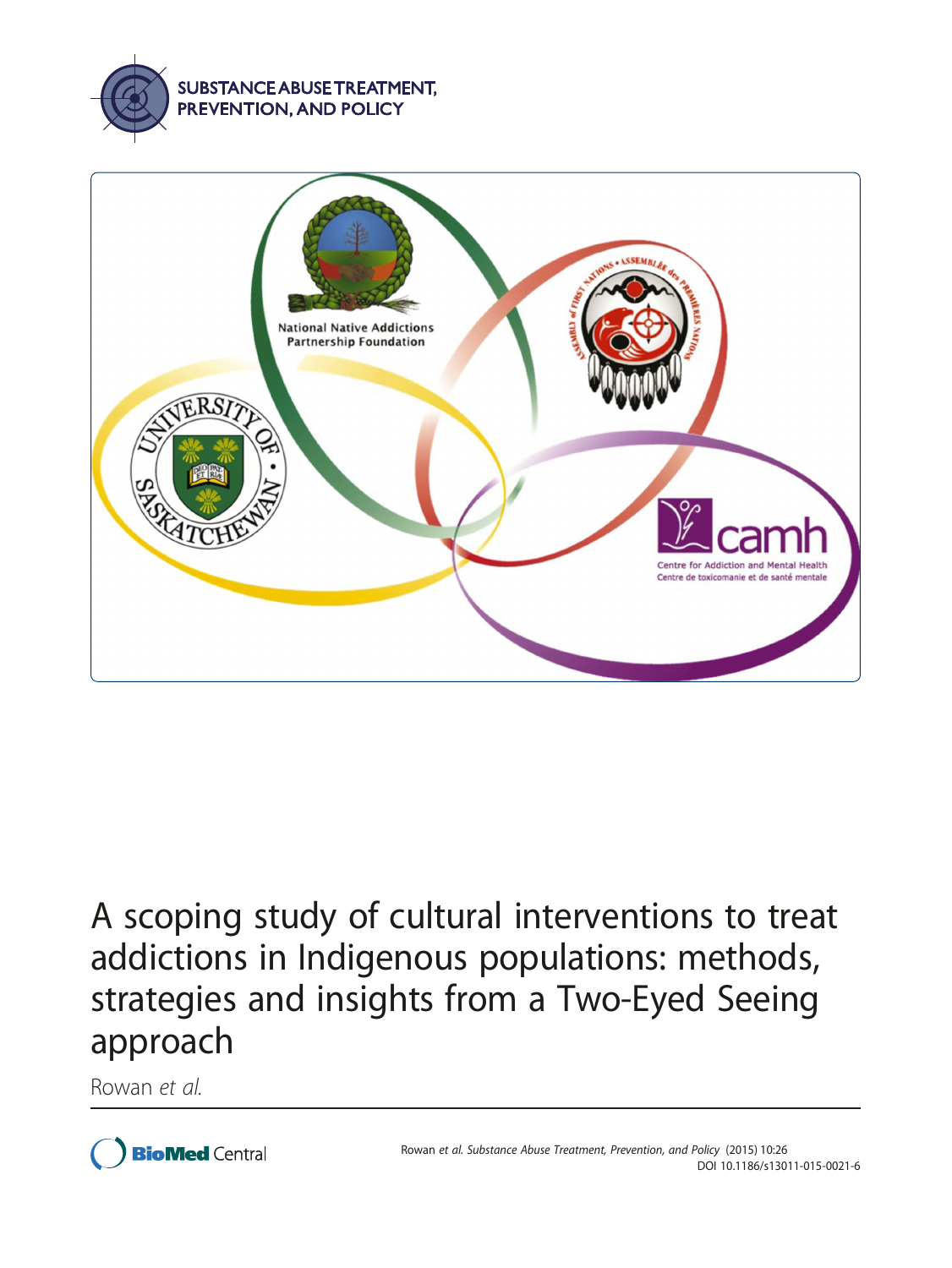## **METHODOLOGY CONSUMING ACCESS**







# A scoping study of cultural interventions to treat addictions in Indigenous populations: methods, strategies and insights from a Two-Eyed Seeing approach

Margo Rowan<sup>1</sup>, Nancy Poole<sup>2</sup>, Beverley Shea<sup>3</sup>, David Mykota<sup>4</sup>, Marwa Farag<sup>5</sup>, Carol Hopkins<sup>6</sup>, Laura Hall<sup>1</sup> , Christopher Mushquash<sup>7</sup>, Barbara Fornssler<sup>1</sup> and Colleen Anne Dell<sup>1\*</sup>

## Abstract

Background: This paper describes the methods, strategies and insights gained from a scoping study using a "Two-Eyed Seeing" approach. An evolving technique, Two-Eyed Seeing respects and integrates the strengths of Indigenous knowledge and Western sciences, often "weaving back and forth" between the two worldviews. The scoping study was used to inform a tool for measuring the impact of culturally based addictions treatment services on wellness in Indigenous populations. It formed part of a three-year study, Honouring Our Strengths: Indigenous Culture as Intervention in Addictions Treatment. The scoping study identified and mapped literature on cultural interventions in addictions treatment, and described the nature, extent and gaps in literature.

Methods: Using a Two-Eyed Seeing approach, we adapted, applied and enhanced a common framework of scoping studies. In the end stage of the scoping review process, an Ad Hoc Review Group, led by our project Elder, reviewed and interpreted Indigenous and Western understandings within the mapped information. Elements of the scoping study were joined with results from community focus groups with staff at treatment centres.

Results: Two-Eyed Seeing contributed differently at each stage of the scoping study. In early stages, it clarified team expertise and potential contributions. At the mid-point, it influenced our shift from a systematic to a scoping review. Near the end, it incorporated Western and Indigenous knowledge to interpret and synthesize evidence from multiple sources.

Conclusions: This paper adds to the collective work on augmenting the methodology of scoping studies. Despite the challenges of a Two-Eyed Seeing approach, it enables researchers using scoping studies to develop knowledge that is better able to translate into meaningful findings for Indigenous communities.

Keywords: First Nations, Cultural interventions, Addictions, Indigenous, Treatment interventions, Scoping study, Systematic review, Two-Eyed Seeing

## Background

This paper describes the methods, strategies and insights gained from bringing a "Two-Eyed Seeing" [\[1](#page-8-0), [2\]](#page-9-0) approach to a scoping study of the literature on Indigenous cultural interventions in addictions treatment. This research is part of a three year study, Honouring Our Strengths: Indigenous

<sup>1</sup>Department of Sociology, University of Saskatchewan, 1109 - 9 Campus Drive, Saskatoon S7N 5A5, SK, Canada

Culture as Intervention in Addiction Treatment, concerning the use of cultural interventions to support healing within addictions treatment of Indigenous people. The goal of the overall study was to develop an instrument to measure the impact of culturally based addictions treatment services on client wellness. The overall project uses several methods involving individuals with communitybased wisdom to ensure that Indigenous ways of knowing are central to the study. The scoping study section was designed to identify publications on cultural interventions in



© 2015 Rowan et al. This is an Open Access article distributed under the terms of the Creative Commons Attribution License [\(http://creativecommons.org/licenses/by/4.0\)](http://creativecommons.org/licenses/by/4.0), which permits unrestricted use, distribution, and reproduction in any medium, provided the original work is properly credited. The Creative Commons Public Domain Dedication waiver [\(http://](http://creativecommons.org/publicdomain/zero/1.0/) [creativecommons.org/publicdomain/zero/1.0/\)](http://creativecommons.org/publicdomain/zero/1.0/) applies to the data made available in this article, unless otherwise stated.

<sup>\*</sup> Correspondence: [colleen.dell@usask.ca](mailto:colleen.dell@usask.ca) <sup>1</sup>

Full list of author information is available at the end of the article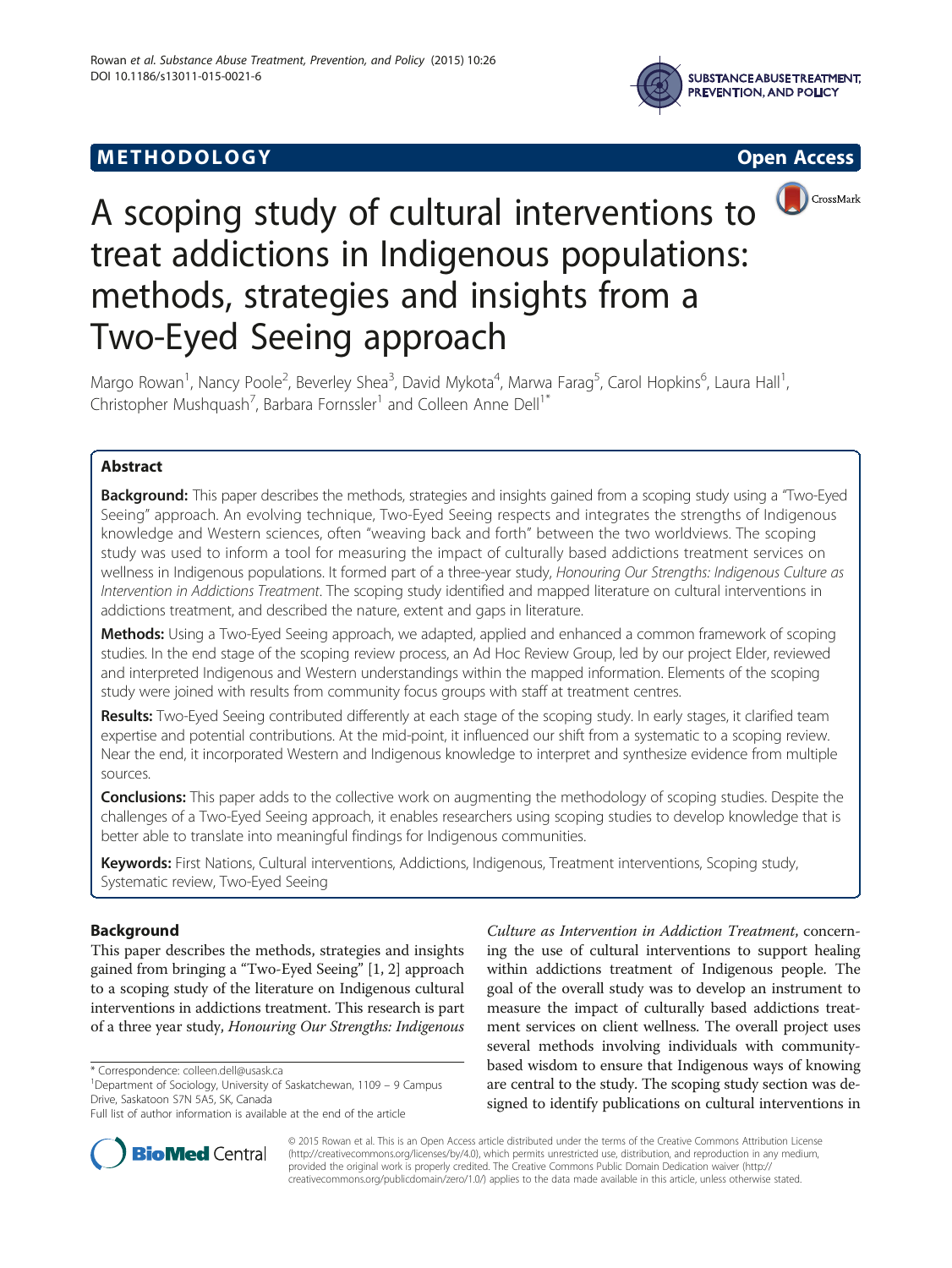the academic and grey literatures which could contribute to the overall study goal. A team of Indigenous and non-Indigenous researchers were committed to ensuring that Indigenous knowledge would be interpreted through a culturally based lens. The scoping study was not intended to validate knowledge generated from other methods, but rather to identify relevant literature and build an overall understanding of culture as an intervention in healing Indigenous people from addictions.

The scoping study team applied an Indigenouscentred guiding lens known as Two-Eyed Seeing in the course of gathering and assessing evidence. This approach has been adopted by the Canadian Institutes of Health Research (CIHR), Institute of Aboriginal Peoples' Health [[1](#page-8-0)]. Created by Mi'kmaq Elders Murdena and Albert Marshall, it was first used to develop an integrative science curriculum for post-secondary education [[3\]](#page-9-0), and subsequently applied to environmental sciences [\[4](#page-9-0)–[7\]](#page-9-0). Martin [[8\]](#page-9-0) noted its potential value in better understanding the health issues facing Indigenous communities.

"Two-Eyed Seeing draws together the strengths of mainstream, or Western, and Mi'kmaq knowledges. The binocularity of this guiding principle means that by engaging the overlapping perspective of each 'eye', integrative science enjoys a wider, deeper, and more generative 'field of view'."  $(2)$ , p. 4–5) Two-Eyed Seeing is a "dance" between the Indigenous sciences' "sense of the whole" for gaining understanding, and Western sciences' "sense of the parts" [\[5](#page-9-0)]. It is a "weaving back and forth" between worldviews [\[3](#page-9-0)], with each "eye" alternating focus between its personal understanding and those of others in order to acquire new perspective, clarity and insight [\[8](#page-9-0)]. It allows the worldviews to remain autonomous, free from knowledge domination and assimilation. Two-Eyed Seeing was regarded by the late chief Charles Labrador of Acadia First Nation, Nova Scotia, as the roots of trees in a forest intertwining to hold hands [[2\]](#page-9-0).

Two-Eyed Seeing is evolving, opening opportunities for exploration and further definition. Its goal is to connect the best of Indigenous and Western knowledge systems, despite their fundamental differences in values and origins [[9](#page-9-0)–[11\]](#page-9-0). Indigenous knowledge derives from traditional teachings, empirical observations and revelations, and is conveyed through personal stories, holistic perspectives and metaphoric language [[9\]](#page-9-0). Western academic knowledge in the social and health sciences has largely been rooted in positivist methods that privilege objective, linear, hierarchical, written evidence [\[10, 11](#page-9-0)].

Connecting these knowledge systems raises fundamental questions for research teams. The literature lacks guidelines on determining how to bring in the strengths from each knowledge system. In our project, Western and Indigenous processes were selected through negotiated and situated exercises. We consciously favoured Indigenous

knowledge, historically muted or devalued by dominant Western thinking. That is not to say that we discounted Western knowledge; on the contrary, we applied Westernbased methods as appropriate.

To our knowledge, a Two-Eyed Seeing approach has never been applied to a scoping study. We offer a new methodological advance of particular interest to those involved in Indigenous-centred research. The earliest scoping model, proposed by Arksey and O'Malley [[12\]](#page-9-0), had six stages:

- 1. Identifying the research question.
- 2. Identifying relevant studies found in published articles, papers or reports.
- 3. Study selection.
- 4. Charting the data.
- 5. Collating, summarizing and reporting the results.
- 6. Consultation with stakeholders (optional).

Other researchers have enhanced this model. Levac et al. [[13\]](#page-9-0) applied the framework in three scoping studies of different areas of primarily physical rehabilitation. Their recommendations clarified and enhanced each stage of the framework, such as using an iterative team approach to selecting studies (Stage 3) and requiring consultation with stakeholders as part of knowledge translation (Stage 6). Valaitis et al. [[14](#page-9-0)] applied the first five stages of Arksey and O'Malley's approach to a scoping review of collaboration between primary care and public health. They improved the process with various technologies, such as citation management software to organize the references (Stage 2) and qualitative data analysis software to compile and code information extracted from the literature (Stage 5). Daudt et al. [\[15](#page-9-0)] further enhanced the methodology by engaging an inter-professional team of 12. They identified the need to conduct scoping studies thoroughly and thoughtfully, in contrast to the original rapid design. They found that working with a large, inter-professional team added breadth and depth of knowledge.

In this article, we intend to add to the collective work on improvements and augmentations to scoping studies methodology. We note some key challenges with applying a Two-Eyed Seeing approach. Results of the scoping study have been reported elsewhere [[16\]](#page-9-0).

#### Approach

Using a Two-Eyed Seeing approach, we adapted, applied and enhanced the six stage framework of Arksey and O'Malley [[12](#page-9-0)] and Levac et al. [[13\]](#page-9-0). We added a base stage to assemble an interdisciplinary, inter-professional and intercultural scoping study team [\[11](#page-9-0)].

The decision to switch to the scoping study was made at Stage 3, once we were made aware of the available literature to review. Our original intention was to conduct a Cochrane-style systematic review [[17](#page-9-0)]. Systematic reviews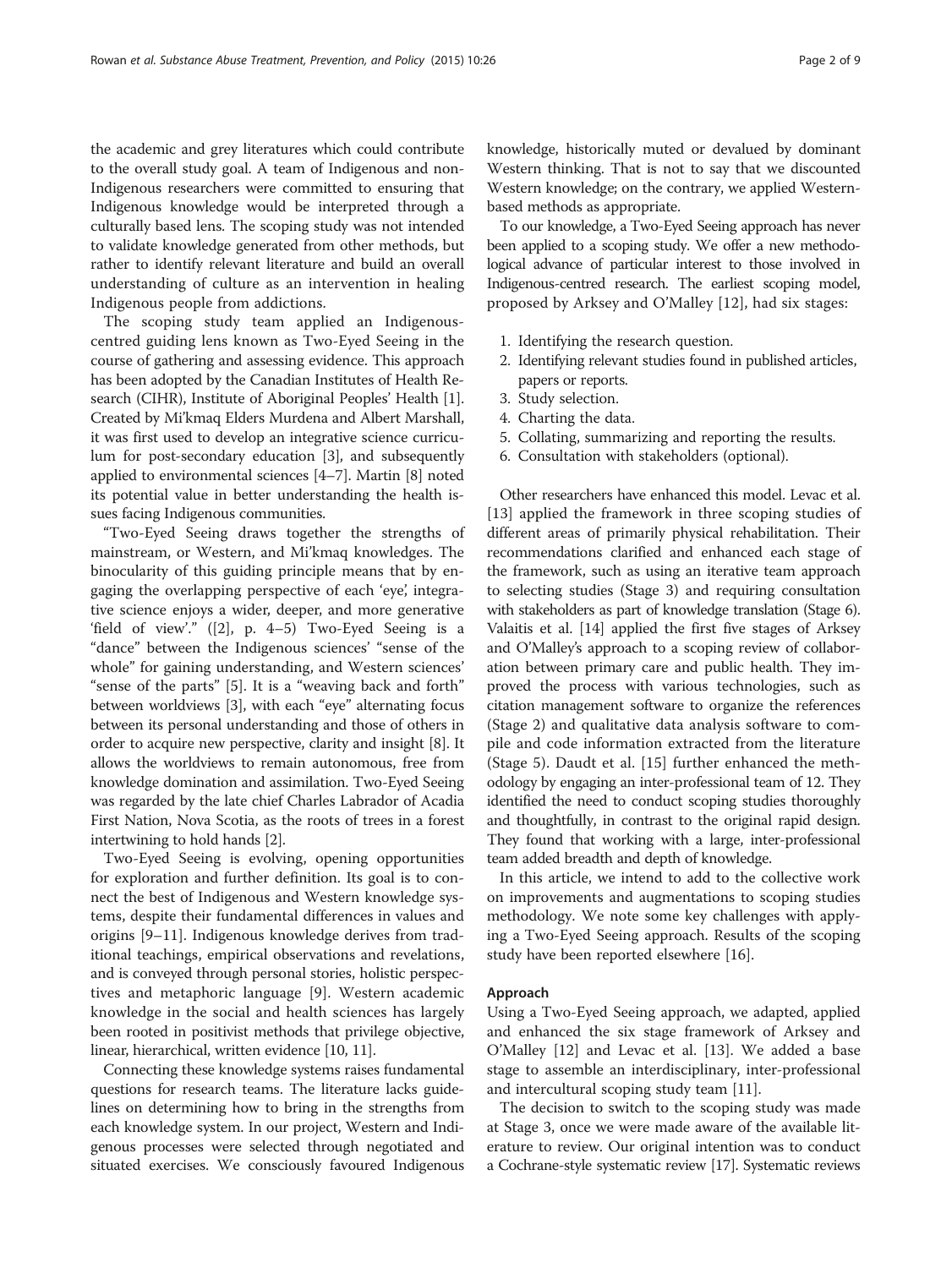have well-defined research questions, include a narrow range of quality assessed studies, have very specific inclusion/exclusion criteria, focus on randomized controlled trials (RCTs), assess for risk of bias and undertake meta-analyses to summarize studies. In contrast, scoping studies ask broad questions, can have post hoc inclusion/exclusion criteria, do not assess for bias or quality, and examine a wide range of evidence [[13](#page-9-0)].

### Results and discussion

Table 1 summarizes the key milestones reached at each stage of the scoping study, and the contribution of Two-Eyed Seeing to each stage.

#### Base stage: Creating a shared space for teamwork

Shared space must be created for dialogue between Indigenous and non-Indigenous partners involved in Two-Eyed Seeing approaches [\[9](#page-9-0)–[11, 18](#page-9-0)–[20](#page-9-0)]. Some see this space as a Venn-diagram with two partially overlapping circles, where Indigenous and Western knowledge intersect on common ground while maintaining their separate and individual identities [\[2, 8, 21\]](#page-9-0). Fornssler et al.'s [[10](#page-9-0)] metaphor of a rhizome or growing root system encourages openness in thinking and connecting through differences and similarities. Others envision a space of ethical engagement forming "when two societies, with disparate worldviews, are posed to engage…and the space in between them…contributes to the development of a framework for dialogue between human communities" ([\[18](#page-9-0)], p. 193).

We created our shared space for the Two-Eyed Seeing approach in the scoping study by:

- Developing the research principles by which the Honouring Our Strengths project was intended to function,
- Grounding ourselves in culture through active participation in ceremony and

Table 1 Summary of Two-Eyed Seeing contribution at each stage in the scoping study

| Scoping study stages                                                                          | Key milestones reached                                                                                                                                                                  | Two-Eyed seeing contribution                                                                                                                                                                                                                                          |
|-----------------------------------------------------------------------------------------------|-----------------------------------------------------------------------------------------------------------------------------------------------------------------------------------------|-----------------------------------------------------------------------------------------------------------------------------------------------------------------------------------------------------------------------------------------------------------------------|
| Base Stage: Creating a shared<br>space for teamwork.                                          | Grounded selves in culture through active<br>participation in ceremony.                                                                                                                 | -Exposed to different ways of knowing (Indigenous and<br>Western) through immersion in cultural experiences and                                                                                                                                                       |
|                                                                                               | Developed research principles for working<br>together.                                                                                                                                  | an understanding of team science.<br>. Ensured the scoping team was balanced with a combination<br>of Western and Indigenous thinkers, comfortable with the<br>concept of spiritual wellness and able to create a shared<br>space to converse and exchange knowledge. |
|                                                                                               | •Formed an interdisciplinary, inter-professional and<br>intercultural scoping study of 11 team members.                                                                                 |                                                                                                                                                                                                                                                                       |
| Stage #1: Identifying the<br>research question.                                               | -Research question established with an Indigenous<br>lens: "What cultural interventions have been used<br>to treat addictions in Indigenous populations and<br>how effective are they?" | -Research question formulated through integrating<br>Indigenous knowledge shared at initial full team meeting,<br>with Western understanding of quality of evidence.                                                                                                  |
|                                                                                               |                                                                                                                                                                                         | ·Guided by full team's research principles-holistic research.                                                                                                                                                                                                         |
|                                                                                               | •Supplementary objectives considered Western<br>concepts of quality.                                                                                                                    |                                                                                                                                                                                                                                                                       |
| Stage #2: Identifying relevant<br>studies found in published<br>articles, papers and reports. | Screening criteria developed                                                                                                                                                            | •Applied an Indigenously-led perspective and Western-based<br>vehicle to systematically search and screen the literature.                                                                                                                                             |
|                                                                                               | Independent Validation                                                                                                                                                                  |                                                                                                                                                                                                                                                                       |
|                                                                                               | Librarian $1 \leftrightarrow$ Librarian 2                                                                                                                                               |                                                                                                                                                                                                                                                                       |
|                                                                                               | Search of 12 scientific journals and                                                                                                                                                    |                                                                                                                                                                                                                                                                       |
|                                                                                               | 13 grey literature sites                                                                                                                                                                |                                                                                                                                                                                                                                                                       |
| Stage #3: Study selection.                                                                    | •Three rounds of relevancy testing.                                                                                                                                                     | Influenced the switch from systematic review to scoping<br>study to ensure openness to Indigenous context-dependent<br>research as well as Western methods-controlled studies.                                                                                        |
|                                                                                               | -3,908 scientific articles and 610 grey literature<br>reviewed.                                                                                                                         |                                                                                                                                                                                                                                                                       |
|                                                                                               | ·Final selection: 19 studies.                                                                                                                                                           |                                                                                                                                                                                                                                                                       |
| Stage #4: Charting the data.                                                                  | -Extraction form developed, piloted and applied.                                                                                                                                        | •Used Western and Indigenous criteria to label and extract data.                                                                                                                                                                                                      |
| Stage #5: Collating, summarizing<br>and reporting.                                            | •Narrative summaries and tables produced of<br>descriptive and thematic information.                                                                                                    | -Blended Western data and Indigenous knowledge.                                                                                                                                                                                                                       |
| Stage #6: Consultation with<br>stakeholders.                                                  | •Meeting with Ad Hoc Review Group to further<br>interpret and synthesize information.                                                                                                   | •Synthesized Indigenous and Western knowledge from<br>multiple lines of evidence to inform instrument development.                                                                                                                                                    |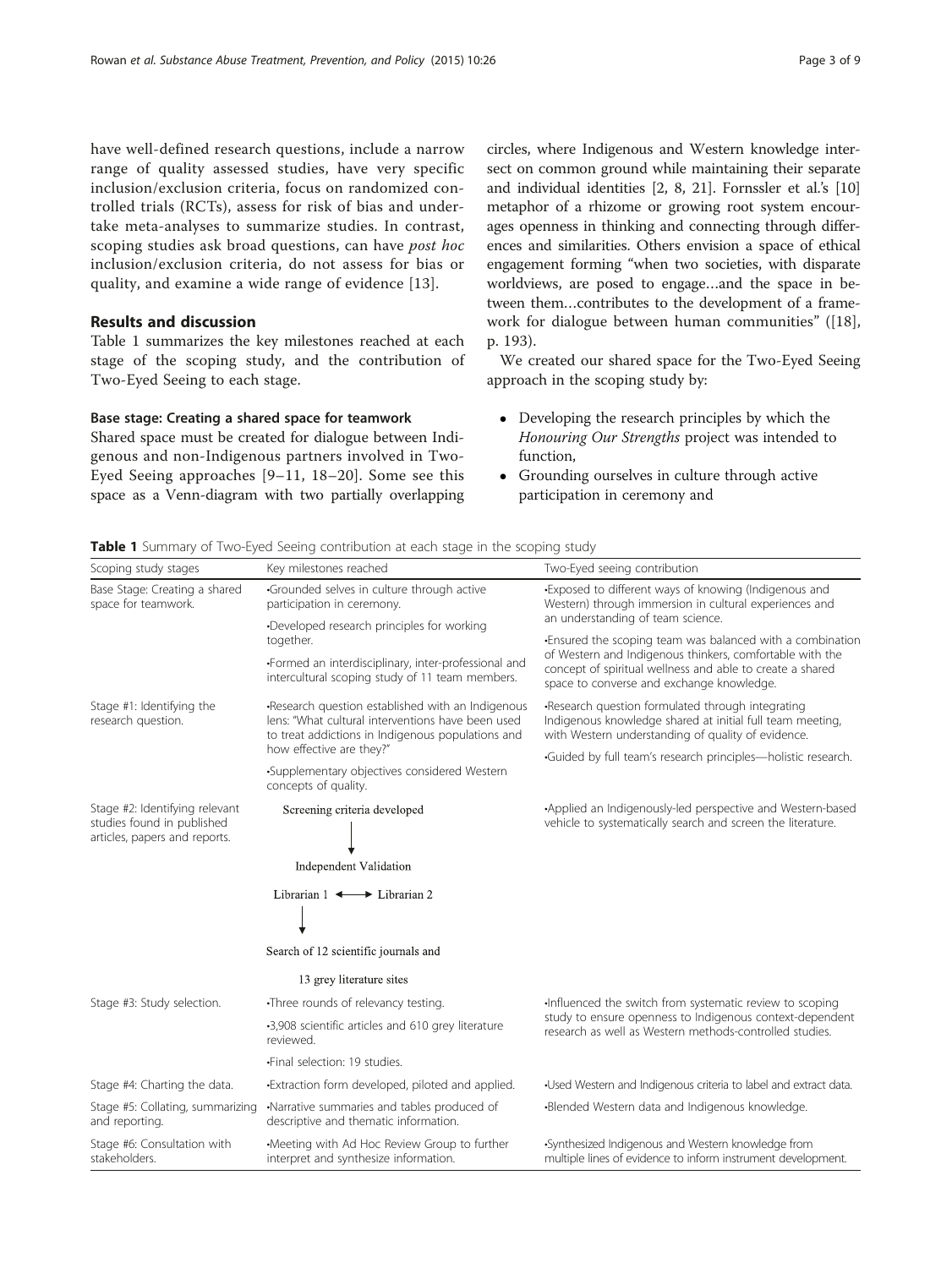Forming a large interdisciplinary, inter-professional and intercultural scoping study team similar to Daudt et al. [[15\]](#page-9-0).

#### Development of research principles

The full team first met in Saskatchewan from July 31 to August 2, 2012 to lay the foundation for the project. Most members of the research team participated, as did representatives from treatment centres and universities, policy-makers and community Elders. Western team research methods were presented, highlighting the science behind collaborative and cross-disciplinary approaches to generate and integrate knowledge [\[22](#page-9-0), [23](#page-9-0)]. The literature on implementation of these approaches, particularly when working with Indigenous communities, is sparse [[4, 10](#page-9-0), [23\]](#page-9-0). Small group discussions among project team members at this meeting established our own set of 10 guiding research principles to shape the process and outcomes of Western and Indigenous knowledge generated in our work. (See Table 2.)

#### Grounding ourselves in culture

We extended the concept of team science – working collaboratively across disciplines [\[22](#page-9-0), [23](#page-9-0)] – by building Indigenous ceremonial practices into our initial gathering. We listened to insights and teachings from Indigenous Elders on our project, incorporated smudging or burning sacred plants in prayer each day, and participated in a sweat lodge ceremony to begin our work. This is central to Indigenous ways of knowing and thus, our study. We consistently integrated the guidance of ceremony into all our gatherings. For example, we started and ended each meeting with a prayer in the language of the Indigenous speaker. Our team's commitment to ceremony reflected our collective respect for the project's focus and grounding in Indigenous knowledge and ways of knowing.

Table 2 Key guiding principles for the HOS-CasI project research process

- 1. We are all in it together.
- 2. Each person brings a part of the whole
- 3. Best use of talent and time visibly and behind the scenes.
- 4. Something for everyone.
- 5. Using research to communicate and promote self-determination in the design and delivery of addictions and mental health by and for First Nations Peoples.
- 6 Holistic research being open to unexpected outcomes.
- 7 Maintain momentum keeping relationships over time.
- 8 Effective (multi-faceted) communication.
- 9 Make the best use of the research.
- 10 For the betterment of clients, we need to give the best of the best.

Incorporating traditional cultural ceremony meant different things to each member of our diverse team. For some, it was a way of connecting with the Creator to guide our team's work together; for others, it was a new experience and much was learned. Team members participated in various ways, at various times and with various intentions throughout the research process. Some team members were First Nation and some were not so experiences varied. Grounding ourselves in traditional culture and ceremonies allowed our team to grow from a place of mutual respect, and to benefit from the guidance of Indigenous culture.

#### Formation of the scoping study team

Forming an interdisciplinary, inter-professional and intercultural scoping study team was key to creating a shared space for teamwork. As in other scoping studies [[13](#page-9-0)], teams share expertise and increase efficiency in managing the extensive information under review [\[15\]](#page-9-0). Our scoping team included 11 members of the full project team, including Indigenous and non-Indigenous research scientists of varied backgrounds: First Nations Mental Health and Addictions, Sociology, Psychology, Education, Evaluation, Epidemiology, Women's Health and Public Health. All expressed particular interest in the review and/or had expertise in various Western science review methods. Some members were also on the Indigenous Knowledge team, the designated lead on instrument development. This team comprised our project Elder Jim Dumont, a co-Principal Investigator, an Indigenous researcher, and two Indigenous staff and Knowledge Keepers from treatment centres. Importantly, team members were comfortable discussing issues inherent in Indigenous well-being – particularly the spirituality dimension of health that Western science often fails to address [[11\]](#page-9-0).

The mutual respect of Indigenous and non-Indigenous team members facilitated open, rich conversations and genuine engagement. It also allowed us to "always be looking for another perspective" ([\[3](#page-9-0)], p. 336) with the goal of linking (not assimilating) knowledge systems, exploring differences, and naming and questioning assumptions [[24](#page-9-0)]. Team members were necessarily flexible and adaptive. Indigenous scientists were invited to apply Western methods to systematically extract information from studies, or to apply Indigenous knowledge to categorize cultural interventions. Western scientists readily stepped back from their knowledge base to welcome the wisdom of Indigenous thinking throughout the scoping study.

#### Stage 1: Identifying the research question

This stage was guided by the original project intent: To create a valid, reliable, culturally competent instrument (with careful attention to group process) for measuring the effectiveness of First Nations culture as an intervention in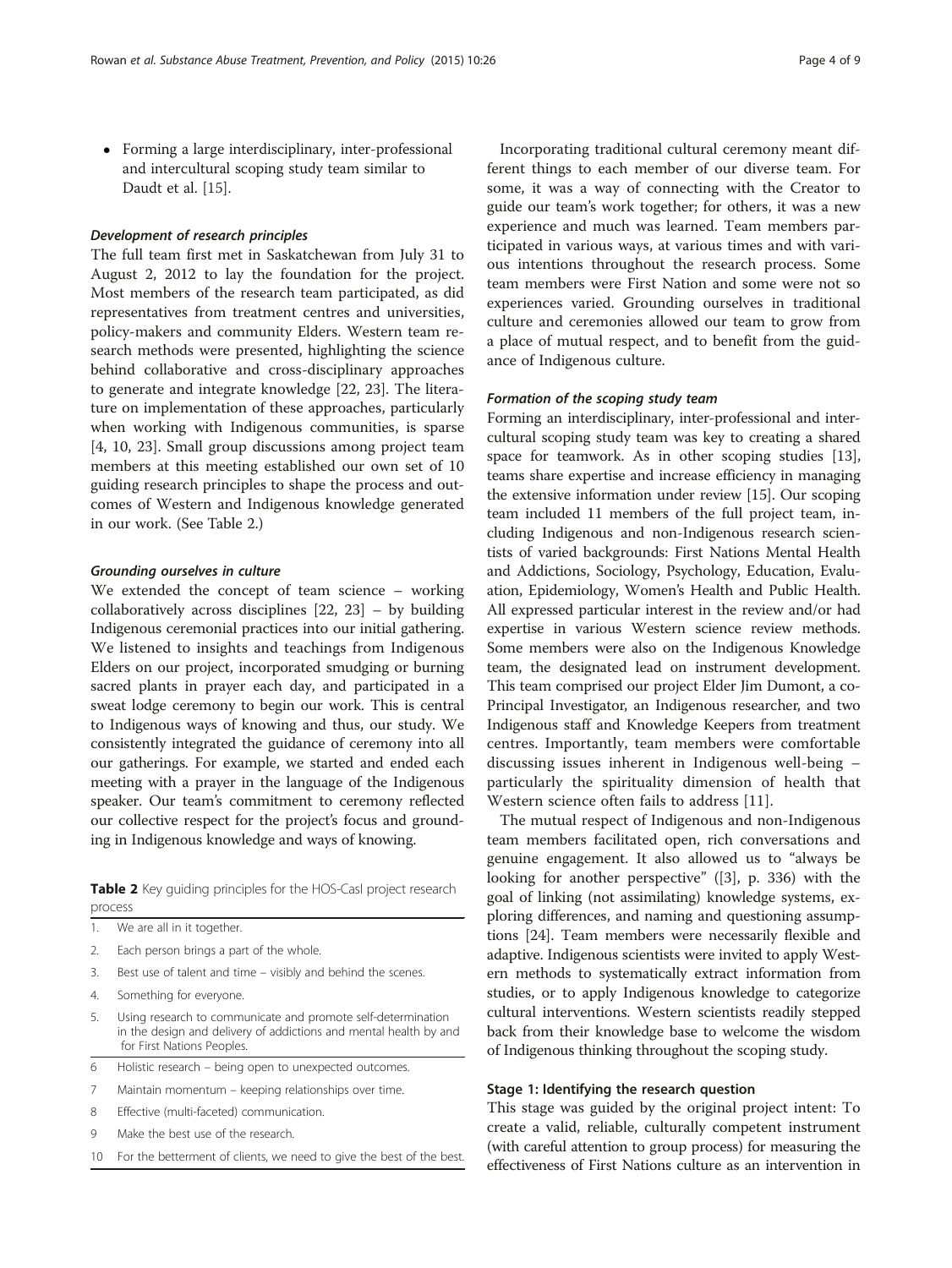the treatment of alcohol and other drug addictions. Effectiveness was inferred by evaluating client change during and after participation in the treatment program. The research question was further developed to maximize coverage in identified articles and reports [[13](#page-9-0)]: What cultural interventions have been used to treat addictions in Indigenous populations, and how beneficial are they?

A Two-Eyed Seeing process was used at this stage, integrating Western and Indigenous knowledge in formulating the research question. Its Western aspect focused on assessing the quality of studies in terms of design and measurement. On the Indigenous side, we were guided by what we experienced and heard during our initial full team meeting. We were particularly influenced by information from the project's Foundation paper [\[25](#page-9-0)], which introduced and outlined key concepts about the qualities of cultural interventions within an Indigenous frame of reference. The research question was broad, in keeping with our research principle of holistic research. This approach suggested that the outcomes of our research could be widely applicable, from mainstream thinking to cultural programming, and that qualitative (narrative or interpretive) data were of equal importance to quantitative (variable-analytic and statistical) data. Unexpected outcomes were welcome.

#### Stage 2: Identifying relevant studies

Three elements of the "PICO" (Patient/population, Intervention, Comparison, Outcome) method [\[26\]](#page-9-0) were used to identify studies in articles, papers or reports from published literature. Population included First Nations, Indigenous and Aboriginal people in treatment for problematic substance use or addictions. Cultural interventions were defined as Indigenous spiritual and healing practices or traditions introduced to residential or outpatient treatment centres, with the goal of achieving wellness in recovery from addiction. These initially included those listed in the Foundation paper, such as sweat lodge ceremonies and traditional teachings [[25\]](#page-9-0). We did not require studies that made comparisons between treatment and control groups. The four dimensions of Indigenous wellness listed in the Foundation paper [[25](#page-9-0)] were searched under "Outcomes":

- Spiritual
- Heart/Social/Emotional
- Mind/Mental and
- Physical/Behavioural

The PICO method [\[26](#page-9-0)] is a Western science tool used in conducting searches for knowledge synthesis, particularly systematic reviews. We used it to determine the relevance of studies. A spreadsheet of titles, exclusion criteria applied at various levels of screening, and areas

of agreement and disagreement, yielded transparency and reproducibility. However, PICO did not drive the search. With the Two-Eyed Seeing approach, we used search terms and parameters from an Indigenous perspective. This was grounded in the Foundation paper [[25](#page-9-0)], which discusses wellness as involving the whole person – spirit, heart, mind and body. It gives examples of cultural interventions including sweat lodge, fasting ceremony, natural foods and medicines, singing and dance. We relied on this paper and further insight from its lead author to identify relevant cultural interventions and holistic outcomes associated with the four dimensions of Indigenous wellness. This definition was enormously valuable to the expert librarian on the team who would otherwise have used common Western parameters that focus on physical health, specifically reduction in alcohol or substance use.

A library scientist worked with the project team to develop the PICO criteria and run the search. Another librarian peer-reviewed the search strategy using PRESS [[27\]](#page-9-0). The final strategy was first developed in MEDLINE and then applied to the other databases. A total of 25 databases were searched, 12 of scientific literature and 13 of grey literature (Table [3\)](#page-6-0), ending October 26, 2012. We also sought articles in other ways, such as searching reference lists of included studies. The search identified studies of all languages that involved primary data collection, literature and systematic reviews, background information about culture as an intervention or wellness as a concept, and instruments and measures.

Although we anticipated that the original list would be expanded, it provided a solid launch to the process. A purely Western perspective would likely have produced a fairly generic set of search parameters that may have missed relevant articles and reports. Yet Western search techniques allowed us rapid access to a wealth of national and international literature that greatly enhanced our understanding of Indigenous wellness. The weaving between Western and Indigenous knowledge systems allowed us to select pieces of either origin at different times during the search process, to the overall benefit of the scoping study.

#### Stage 3: Study selection

Studies were evaluated using a three-phase method involving five reviewers of the grey literature (DM, MF, NH, RD, RU), eight reviewers of the scientific literature (BF, BS, CD, CH, JPG, LH, MR, NP), and one main arbiter (MR). At least one First Nation team member was involved in each phase. In the first phase of screening, two independent reviewers assessed the title and abstract of each scientific article (MM, MR) or report (RD, RU) against our PICO criteria. The full article was scanned when relevance was unclear from the abstract. Disagreements were resolved by consensus.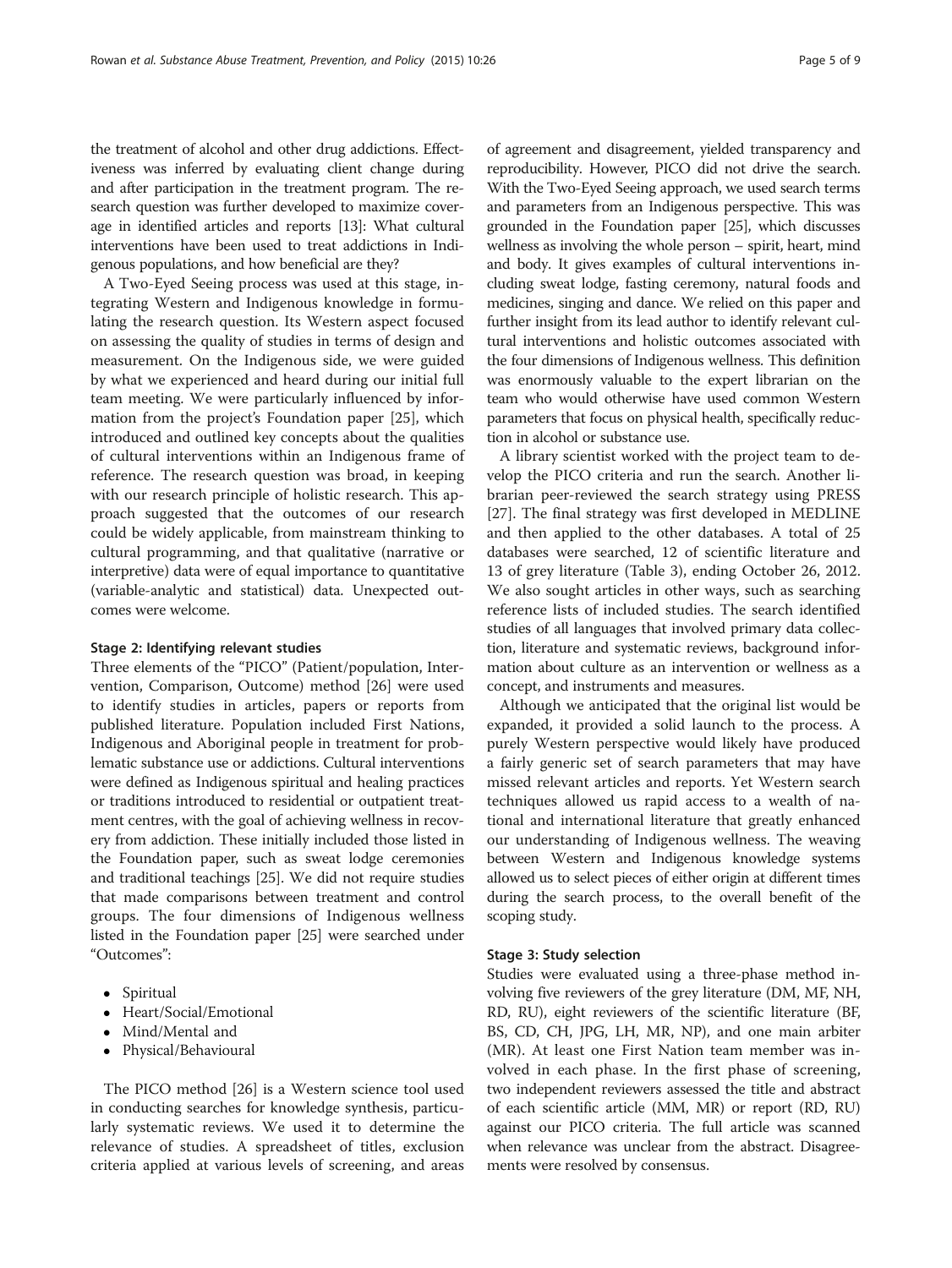In the second phase, separate reviewers (BF, BS, CD, CH, DM, JPG, LH, MF, MR, NH, NP, RD, RU) applied the same criteria to the full articles or reports selected in phase one. If it was unclear whether an article or report should be excluded, the arbiter and reviewer discussed it further and came to an agreement. The third phase of review was during extraction. Fifty-six articles were reviewed in detail and excluded at this point. The process was similar to phase two. A total of 19 English language articles were included: 14 from the scientific literature and five from the grey literature.

Building a strong foundation of knowledge to inform the creation of the instrument required an in-depth understanding of the literature using a Western science knowledge synthesis method. There are dozens of approaches to synthesize and interpret literature [\[28](#page-9-0), [29](#page-9-0)], and we had initially decided that a systematic review would be the most suitable. It is well understood and adopted in the scientific community, and is rigorous in aggregating, summarizing and synthesizing research findings in support of policy decisions [\[29](#page-9-0), [30](#page-9-0)].

The Two-Eyed Seeing approach was instrumental in leading us from a systematic review to a scoping study. At our first team gathering, several members voiced serious reservations about how a systematic review fit with our study. These reviews privilege RCTs and thus limit inclusion of other, context-dependent forms of evidence

[[29, 31](#page-9-0)]. A systematic review training session reinforced the emphasis on controlled studies. Only two RCTs were found out of about 2300 abstracts considered. We had to make an important decision about our literature review method.

A scoping study would be more relevant to the Indigenous worldview in our work, yet the systematic review was the approach put forward in the project proposal. The tension between these two methods led to a decisive shift to prioritizing relevant information. Such tensions in projects that address both Western and Indigenous knowledge are recognized as productive, encouraging teams to consider what is best for their project [\[10](#page-9-0)]. To engage in the Two-Eyed Seeing process, we needed to "learn to co-learn" ([[6\]](#page-9-0), p. 75). We redirected our approach to open the team to different forms of evidence while respecting our established research principle of conducting a holistic inquiry. We chose to explore the research and consider emerging insights from an open range of study designs: quantitative, qualitative and mixed method, and from both scientific and grey literatures.

After considering the nature of the literature, the group decided that a scoping study would be the appropriate option. The transition was simple at this point, as the first two stages of the systematic review and scoping study are similar. The scoping study proved a good match with our research objectives. Our decision was inspired by the need to select a review method that would best inform our Indigenously-centred research project [[8\]](#page-9-0). Compared to a systematic review, a scoping study is less focused on control, reductionism and rigorous analysis. It identified information that is connected to culture, accessible, relevant and helpful in learning and understanding the effects of culture on addiction treatment among Indigenous people. The scoping study allowed us to include different types of studies, providing wider evidence to contribute to and integrate with Indigenous knowledge in instrument development. We were able to include articles about culturally based approaches whose elements might be delivered during treatment. Similar to the Indigenous organic process of "knowledge gardening" [\[5](#page-9-0), [32](#page-9-0)], what the scoping study may have lacked in depth and rigor, it gained in breadth and relevance.

#### Stage 4: Charting the data

Nine research team members charted the data. Information was extracted from articles using a customized and pilot-tested form (available on request). The form summarized the purpose of each study, its design, participants, context, type of study (prevention or treatment), outcomes (in four areas of wellness), measurement (quantitative or qualitative), results, appropriateness of the research from an Indigenous perspective, and significance of gender. As suggested by Levac et al. [[13](#page-9-0)], the form was piloted by two

<span id="page-6-0"></span>Table 3 Electronic databases searched for scoping study

| Scientific Literature                      | Grey Literature                                             |  |
|--------------------------------------------|-------------------------------------------------------------|--|
| •EBM Reviews (including The                | Google 1, Google 2, Google Scholar                          |  |
| Cochrane Library)<br>Global health library | North American Indian Thought and<br>Culture Database       |  |
| ·MEDLINE                                   | •ARTIS (Arctic Science and Technical<br>Information System) |  |
|                                            | •Arctic Health                                              |  |
|                                            | •First Nations Behavioral Health<br>Associations            |  |
| <b>•FMBASF</b>                             | •One Sky Centre                                             |  |
| •PsycINFO                                  |                                                             |  |
| .Bibliography of Native North<br>Americans |                                                             |  |
| $\cdot$ CINAHI                             |                                                             |  |
| •Social Work Abstracts                     | •US Indian Health Service                                   |  |
|                                            | American Society of Addictive<br>Medicine                   |  |
|                                            | •National Indian Health Board                               |  |
| ·Women's Studies International             | •Native Health                                              |  |
| •Anthropology Plus                         | •CDC (US Centers for Disease Control<br>and Prevention)     |  |
| •Anthropological Literature                |                                                             |  |
| •Anthropological Index                     |                                                             |  |
| •CAB direct                                |                                                             |  |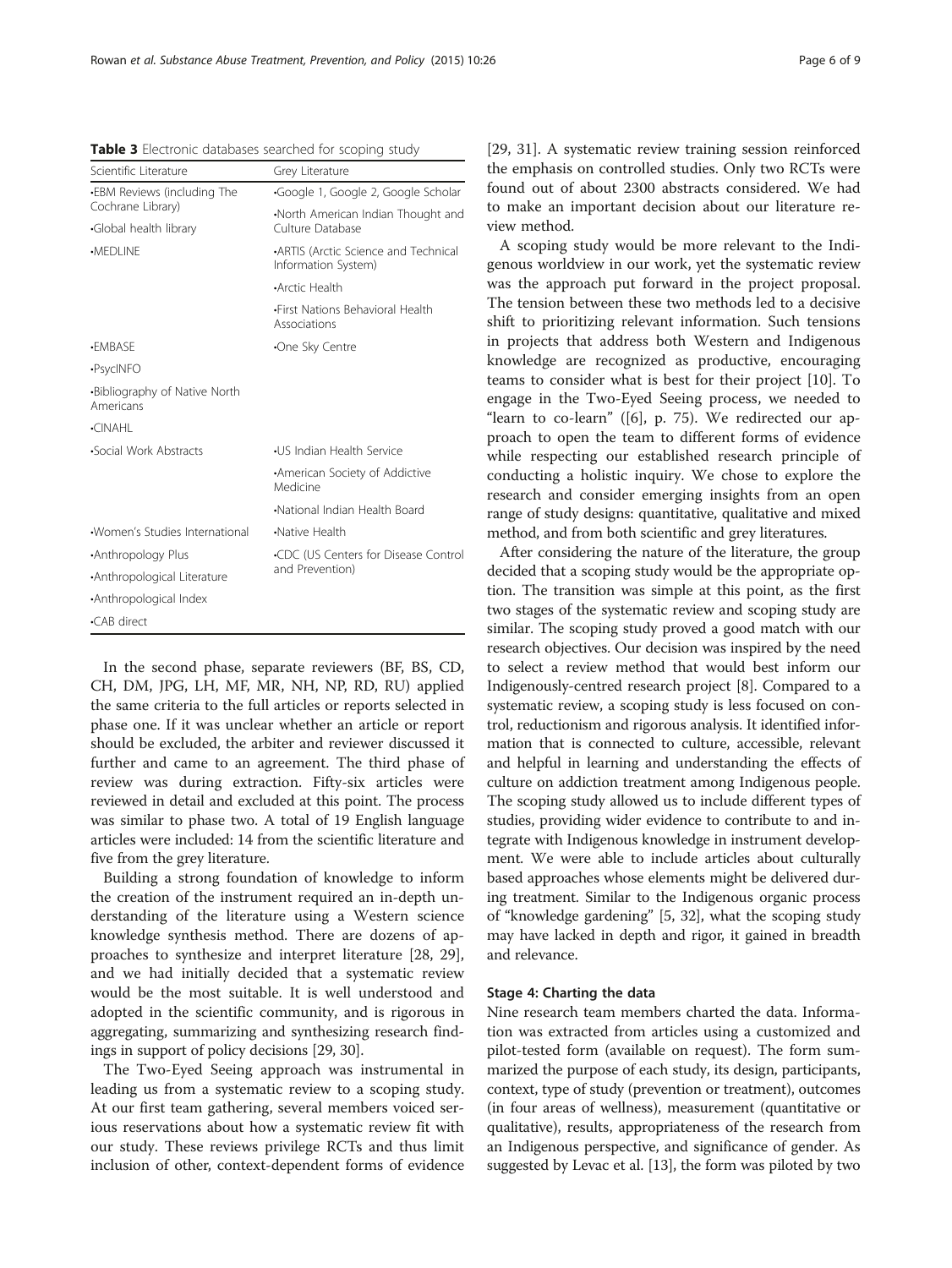researchers (MR, RD) who assessed its consistency with the research question and purpose, completeness and ease of use. On review of the seventh article, no new changes were made to the extraction form and piloting ceased. The charted information was entered into Microsoft Word files and shared with the entire research team. Additional summary tables outlined reasons for excluding articles at each phase of assessment.

Using a Two-Eyed Seeing approach, the extraction form combined Western and Indigenous evaluation criteria. Western criteria were used to label and extract types of study design (experimental, quasi-experimental, mixed methods, qualitative and other) and outcomes (significance, validity and reliability of tools used). We collected detailed information about the types of cultural interventions which had been categorized using labels and descriptions from the Foundation paper [[25\]](#page-9-0). We relied on Indigenous meanings of wellness under the four main themes (Spiritual, Heart/Social/Emotional, Mind/Mental, Physical/Behavioural) [\[25](#page-9-0)]. In accordance with Daudt et al's [\[15](#page-9-0)] assertion that assessment of study quality is a necessary part of scoping studies, supplementary information was charted to evaluate study design and data collection instruments. Finally, we collected information about the appropriateness of the research process of each study from an Indigenous perspective, with a particular focus on adherence to the principles of ownership, control, access and possession of data (OCAP) [\[33\]](#page-9-0).

#### Stage 5: Collating, summarizing and reporting the results

A descriptive-analytical method was used to collate and summarize the information [\[12](#page-9-0)]. Analytical frameworks were applied to all articles and reports, and relevant information on each study collected. Charted information was synthesized, tabulated and summarized to identify trends and themes relevant to the research question. Basic metrics of the characteristics of interventions and studies, and thematic analyses on wellness outcomes, were noted. Subthemes with common meanings were then created and described.

Presentation of results accommodated and integrated both worldviews of the Two-Eyed Seeing approach. One table detailed each program's cultural interventions (e.g. ceremonial practice) and Western-based practices (e.g. individual and group counselling). Another table took a decidedly common Western approach, objectively describing the samples, design and method of each study, enabling critical assessment of their quality. Finally, results of each study were categorized in the four main areas of Indigenous wellness. This method was consistent with published discussions of Two-Eyed Seeing. For example, as a model for "co-advancement" ([[11](#page-9-0)], p. 3), Two-Eyed Seeing tries to avoid knowledge dominance – the hierarchical approach to knowledge construction usually led by science [[4\]](#page-9-0). Two-Eyed Seeing invites the views of both worlds to combine the knowledge, skills and values of Indigenous ways of knowing and Western science [\[2](#page-9-0), [4\]](#page-9-0). There is no attempt to balance each worldview, as the weaving back and forth selects the knowledge system with the more applicable strength in changing circumstances [\[3](#page-9-0)].

#### Stage 6: Consultation with stakeholders

Although optional to Arksey and O'Malley [[12\]](#page-9-0), we found – as did Levac et al. [\[13\]](#page-9-0) – that consultation with stakeholders was essential. Over and above consultation, our process created and maintained respectful relationships, and incorporated multiple Western and Indigenous perspectives in keeping with our Two-Eyed Seeing frame of reference. The scoping study provided valuable information from national and international literatures. We were able to determine what others had found about, for example, various types of cultural interventions, and how Indigenous wellness themes and subthemes were measured. Our primary method of gathering Indigenous knowledge was focus groups with 12 National Native Alcohol and Drug Abuse Program (NNADAP) and Youth Solvent Addiction Program (YSAP) treatment centres participating in the project. NVIVO<sup> $M$ </sup> 9 qualitative analysis software was used to code and summarize the information collected in the focus groups. Our project Elder spoke with each treatment centre about the meaning of Indigenous wellness and how it is achieved in their treatment programs. The Indigenous Knowledge Team consulted further with all treatment centres to confirm the major themes arising from focus groups to develop an Indigenous Wellness Framework.

Information from Indigenous focus groups and the Western scoping study were mapped in tables to highlight major areas of overlap and gaps in identified cultural interventions and wellness outcomes. An Ad Hoc Review Group reviewed and interpreted Indigenous and Western understandings of the mapped information. This Group comprised Indigenous leaders, including our project Elder, Principal Investigators, those collecting and analysing the results from the focus groups, and members of the scoping study team. The group met in Alberta, Canada on July 20 and 21, 2013. Using Indigenous information as the primary base, we assessed similarities and differences with information from Western sources, and whether any differences should be accounted for in the Wellness Framework. By exploring relationships and links across the evidence, we combined descriptions of separate findings into a meaningful identification of commonalities and a discovery of differences from Indigenous and Western sources. For example, the literature identified 17 cultural interventions. Although there was overlap, our community of treatment centres identified several additional interventions with regional variation across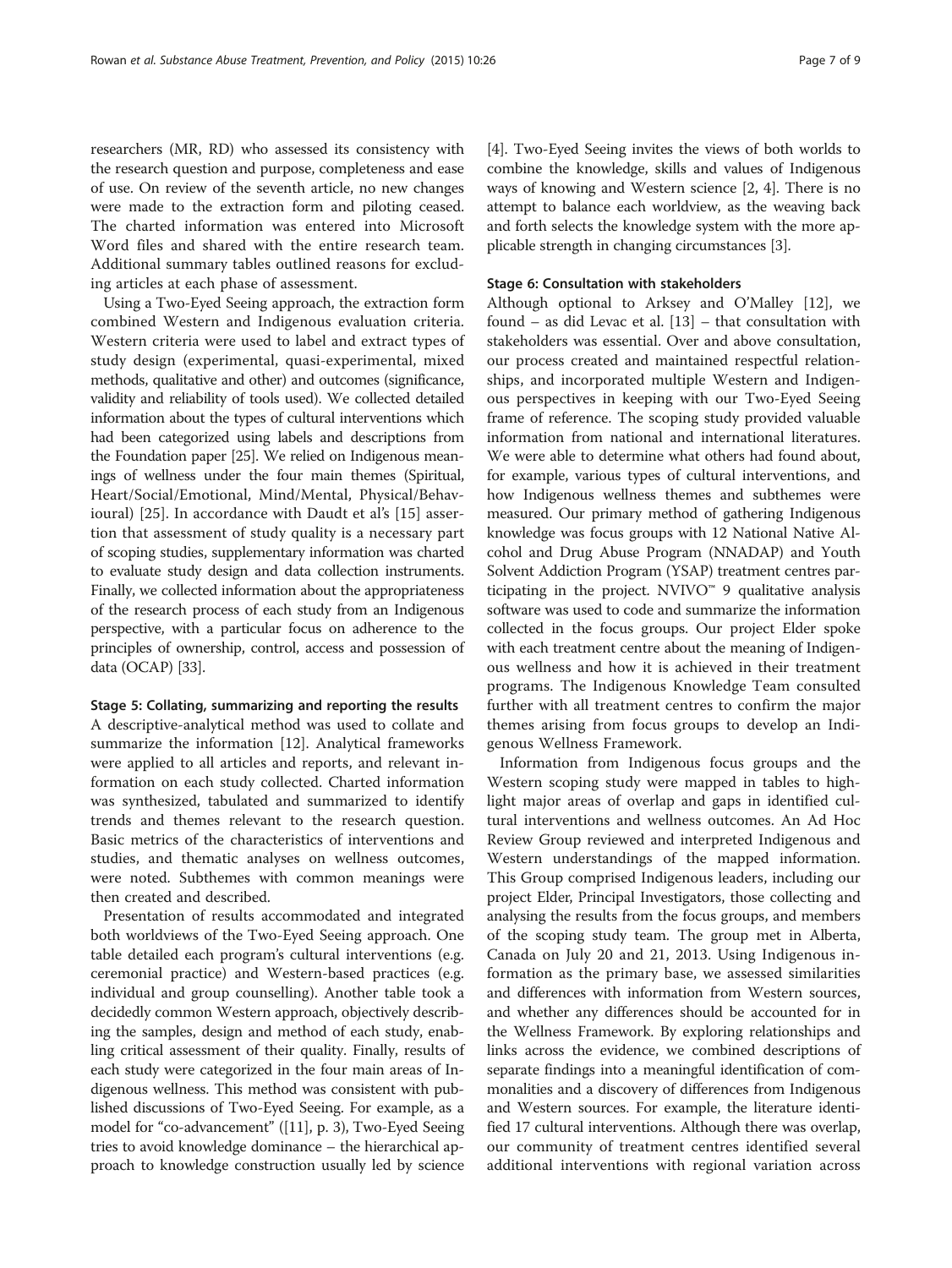<span id="page-8-0"></span>Canada. Results were reported to the project's National Gathering, where treatment centres and researchers shared findings, validated information and developed indicators of wellness.

#### Challenges with applying the two-eyed seeing approach

This paper focuses on the benefits of applying the Two-Eyed Seeing approach in our study, in keeping with the strengths-based foundation of our study. However, application of the Two-Eyed Seeing approach was not without challenges. In the Base Stage, members of our team grounded themselves in Indigenous culture through active participation in ceremony. Individuals' interpretation of "active" varied. Indigenous peoples and cultures are foundational to the formation of Canada, and our country has a colonial history. Team members had been educated differently about our history, leading to unintended interpersonal tensions. These and other historical disconnects are not easy to address; their contemporary ramifications cannot be overlooked.

#### Conclusion

A Two-Eyed Seeing approach that acknowledges and accepts different ways of knowing in the Indigenous and Western worldviews was particularly helpful to our scoping study. It effectively addressed the heterogeneous nature of the literature and the need to include diverse research designs and methods. Our team's comfort and ability to apply a Two-Eyed Seeing approach evolved throughout the study. We realized the benefits of learning to see from one eye with the strengths of Indigenous knowledge, and from the other eye with the strengths of Western knowledge [\[3](#page-9-0)], and to switch our focus in response to changing needs within the study. Two-Eyed Seeing opens new opportunities for researchers using scoping studies to uncover and develop knowledge that can translate into meaningful findings for Indigenous communities.

#### Competing interests

The author(s) declare that they have no competing interests.

#### Author's contributions

BF and LH helped to screen articles and edit the paper. BS helped to design the study, screen articles and edit the paper. CD and CH conceived of the Honouring Our Strengths: Culture as Intervention project, and helped to screen articles, draft and edit the paper. CM helped edit the paper. DM helped screen articles, draft and edit the paper. MF helped screen articles, edit the paper and organize the references. MR led manuscript preparation and helped design the study; acquire, organize and screen articles; tabulate findings and draft and edit the paper. NP conceived of the scoping study and helped screen articles, draft and edit the paper. Each author approved the manuscript as submitted for publication. All authors read and approved the final manuscript.

#### Acknowledgements

This work was supported by the Canadian Institutes of Health Research (funding reference AHI-120535). Our work was inspired by the devotion of Elder Jim Dumont and our Treatment Centre project partners to walk with First Nations' people on the path to wellness guided by cultural interventions. Christopher Mushquash's involvement in this project was supported, in part, thanks to funding from the Canada Research Chairs program. We gratefully acknowledge the participation of Joseph P. Gone, supported by Montana State University during his 2014–15 appointment as the Katz Family Endowed Chair in Native American Studies and the work of Jessie McGowan, our expert librarian, who collaborated on developing the search strategy and identification of relevant articles and reports for the review. We sincerely thank Mike Martin, Randy Duncan, Roisin Unsworth and Natalie Hemsing for their assistance in screening and/or extracting articles and reports.

Members of the Honouring Our Strengths: Indigenous Culture as Intervention Research Team include: Nominated Principal Investigator: Colleen Dell (University of Saskatchewan); Co-PI: Peter Menzies (Independent. Formerly; Centre for Addiction and Mental Health), Carol Hopkins (National Native Addictions Partnership Foundation), Jennifer Robinson (Assembly of First Nations. Former designate; Jonathan Thompson); Co-Applicants: Sharon Acoose (First Nations University of Canada), Peter Butt (University of Saskatchewan), Elder Jim Dumont (Nimkee NupiGawagan Healing Centre), Marwa Farag (University of Saskatchewan), Joseph P. Gone (University of Michigan at Ann Arbor), Christopher Mushquash (Lakehead University and Northern Ontario School of Medicine), Rod McCormick (Thompson Rivers University. Formerly; University of British Columbia), David Mykota (University of Saskatchewan), Nancy Poole (BC Centre of Excellence for Women's Health), Bev Shea (University of Ottawa), Virgil Tobias (Nimkee NupiGawagan Healing Centre); Knowledge Users: Kasi McMicking (Health Canada), Mike Martin (National Native Addictions Partnership Foundation), Mary Deleary (Independent. Formerly; Nimkee NupiGawagan Healing Centre), Brian Rush (Centre for Addiction and Mental Health), Renee Linklater (Centre for Addiction and Mental Health), Sarah Steves (Health Canada. Former designate; Darcy Stoneadge); Collaborators (Treatment Centres): Willie Alphonse (Nengayni Wellness Centre), Ed Azure (Nelson House Medicine Lodge), Christina Brazzoni (Carrier Sekani Family Services), Virgil Tobias (Nimkee NupiGawagan Healing Centre. Former Designate; Mary Deleary), Patrick Dumont (Wanaki Centre), Cindy Ginnish (Rising Sun), Hilary Harper (Ekweskeet Healing Lodge. Acting Director; Yvonne Howse), Yvonne Rigsby-Jones (Tsow-Tun Le Lum), Ernest Sauve (White Buffalo Youth Inhalant Treatment Centre), Zelda Quewezance (Saulteaux Healing and Wellness Centre), Iris Allen (Charles J. Andrew Youth Treatment Centre), Rolanda Manitowabi (Ngwaagan Gamig Recovery Centre Inc./Rainbow Lodge); Collaborators (Leadership): Chief Austin Bear (National Native Addictions Partnership Foundation), Debra Dell (Youth Solvent Addiction Committee), Val Desjarlais (National Native Addictions Partnership Foundation. Former Designate; Janice Nicotine), Rob Eves (Canadian Centre on Substance Abuse. Former Designate; Rita Notarandrea), Elder Campbell Papequash (Saskatchewan Team for Research and Evaluation of Addictions Treatment and Mental Health Services Advisor); Contractors (methodology): Elder Jim Dumont (Nimkee NupiGawagan Healing Centre), Randy Duncan (University of Saskatchewan), Carina Fiedeldey-Van Dijk (ePsy Consultancy), Laura Hall (University of Saskatchewan); Margo Rowan (University of Saskatchewan); Management: Barbara Fornssler (University of Saskatchewan. Former designate; Michelle Kushniruk).

#### Author details

<sup>1</sup>Department of Sociology, University of Saskatchewan, 1109 - 9 Campus Drive, Saskatoon S7N 5A5, SK, Canada. <sup>2</sup>British Columbia Centre of Excellence for Women's Health, E311-4500 Oak St, Box 48, Vancouver V6H 3 N1, BC, Canada. <sup>3</sup> Bruyère Research Institute, 85 Primrose Avenue, Ottawa, ON K1R 6 M1, Canada. <sup>4</sup> Department of Educational Psychology and Special Education, College of Education, University of Saskatchewan, 28 Campus Drive, Saskatoon S7N 0X1, SK, Canada. <sup>5</sup>School of Public Health, University of Saskatchewan, 107 Wiggins Road, Room 2705, RUH, Saskatoon S7N 5ES, SK, Canada. <sup>6</sup>National Native Addictions Partnership Foundation Inc, Satellite Office 303 East River Road, Muncey, Ontario N0L 1Y0, Canada. <sup>7</sup>Department of Psychology and Northern Ontario School of Medicine, Lakehead University, 955 Oliver Rd., Thunder Bay P7B 5E1, ON, Canada.

#### Received: 4 February 2015 Accepted: 25 June 2015 Published online: 04 July 2015

#### References

1. Canadian Institutes of Health Research. Institute of Aboriginal Peoples' Health.<http://www.cihr-irsc.gc.ca/e/45351.html> (2012). Accessed 1 Oct 2014.